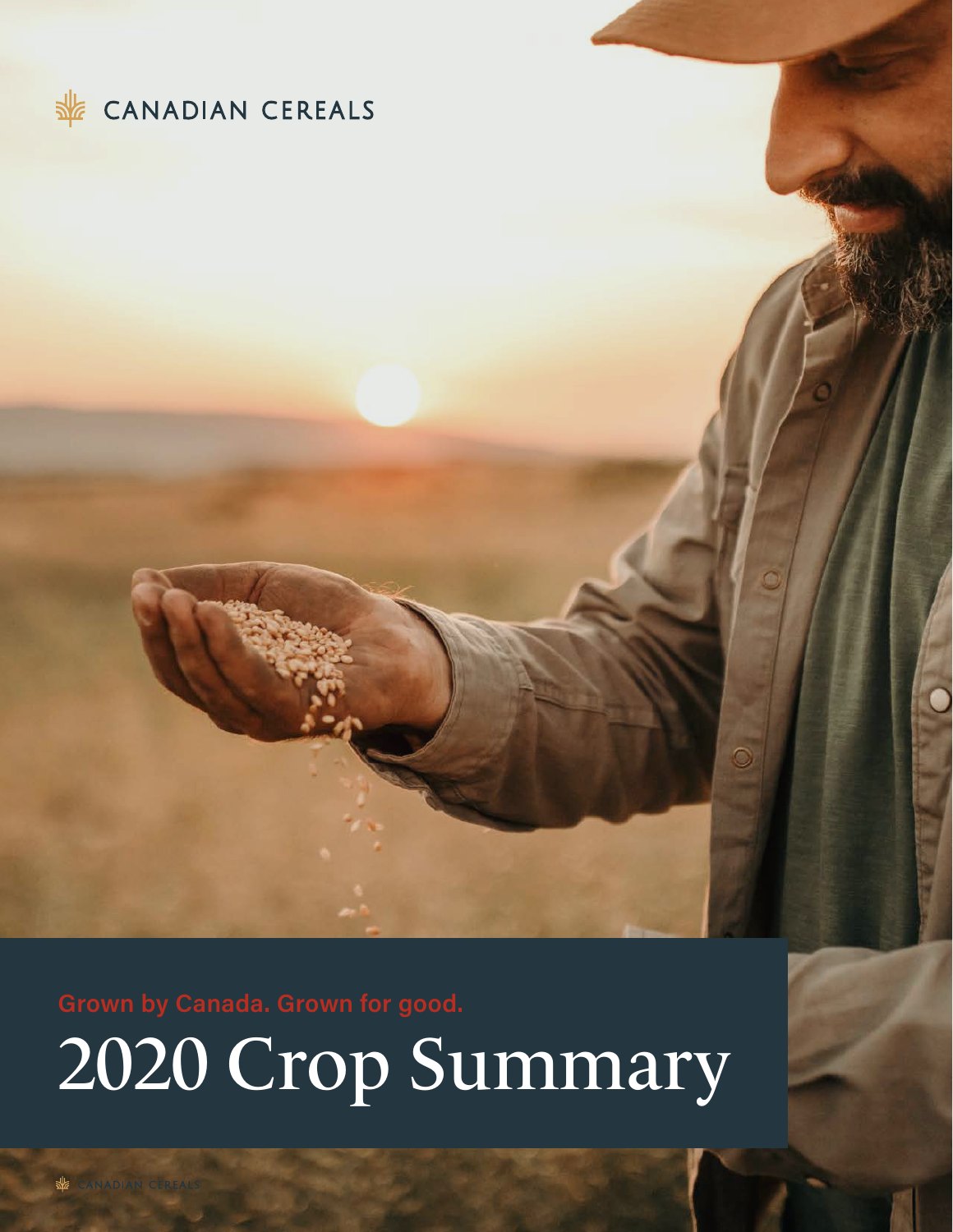# CWRS Canada Western Red Spring **2020-21**

## Major Grading Factors **CWRS**

|                          | No. 1 | No. 2 | No. 3 | All Grades<br>(other than 1&2) |
|--------------------------|-------|-------|-------|--------------------------------|
| Number of Samples Graded | 2338  | 1093  | 306   | 4032                           |
| % of all grades          | 58.0% | 27.1% | 7.6%  | 100                            |

| Grading Factor*        | % of grade |       |      |       |
|------------------------|------------|-------|------|-------|
| Frost                  | n/a        | 10.4% | 4.6% | 17.3% |
| Non-HVK                | n/a        | 10.8% | n/a  | 10.8% |
| <b>Fusarium Damage</b> | n/a        | 3.8%  | 0.7% | 4.8%  |
| Midge                  | n/a        | 3.2%  | 0.5% | 3.8%  |
| Severely Sprouted      | n/a        | 2.3%  | 1.7% | 6.2%  |

## Top Five CWRS Varieties Grown in 2020

- **1** AAC Brandon
- **2** AAC Viewfield
- **3** CDC Landmark
- **4** AAC Elie
- **5** AAC Redberry

Source: Canadian Grain Commission

\*A sample can be downgraded for more than one factor

## Protein Content, % **CWRS**

| Province         | <b>Mean</b> | <b>Standard Deviation</b> |  |
|------------------|-------------|---------------------------|--|
| No. 1 CWRS       |             |                           |  |
| Manitoba         | 14.0        | 0.9                       |  |
| Saskatchewan     | 13.4        | 1.3                       |  |
| Alberta and B.C. | 13.1        | 1.4                       |  |
| Western Canada   | 13.4        | 1.3                       |  |
| No. 2 CWRS       |             |                           |  |
| Manitoba         | 13.8        | 1.0                       |  |
| Saskatchewan     | 12.8        | 1.3                       |  |
| Alberta and B.C. | 12.8        | 1.4                       |  |
| Western Canada   | 13.1        | 1.3                       |  |
| All Grades       |             |                           |  |
| Manitoba         | 13.9        | 0.9                       |  |
| Saskatchewan     | 13.2        | 1.3                       |  |
| Alberta and B.C. | 13.1        | 1.4                       |  |
| Western Canada   | 13.3        | 1.3                       |  |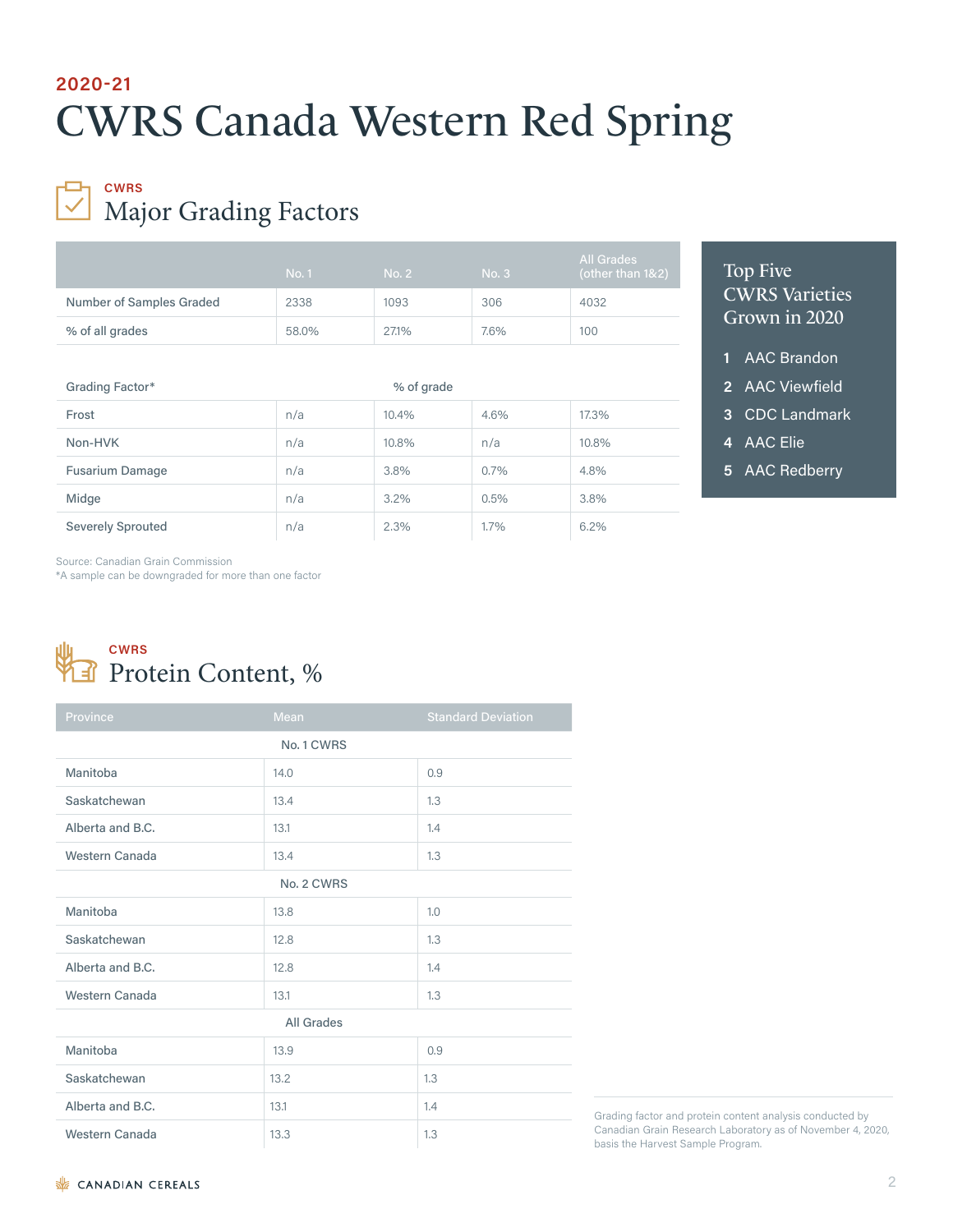#### **WESTERN COMPOSITE**

# **@ No. 1 CWRS** Canada Western Red Spring

|                                          | 2020                           |
|------------------------------------------|--------------------------------|
| Quality Parameter <sup>a</sup>           | Western Composite <sup>b</sup> |
| Wheat                                    |                                |
| Test Weight, kg/hL                       | 83.2                           |
| Weight Per 1000 Kernels, g               | 37.0                           |
| Protein Content, %                       | 13.2                           |
| Protein Content, %<br>(dry matter basis) | 15.3                           |
| Ash Content, %                           | 1.51                           |
| Falling Number, s                        | 392                            |
| Particle Size Index, %                   | 48                             |

#### Milling Flour Yield Bühler Laboratory Mill

| Total Products Basis, % | 74.5 |
|-------------------------|------|
| 0.50% Ash Basis, %      | 77.0 |

| Quality Parameter <sup>a</sup><br>Western Composite <sup>b</sup> |                                                     |             |                |  |  |
|------------------------------------------------------------------|-----------------------------------------------------|-------------|----------------|--|--|
|                                                                  | Flour <sup>c</sup>                                  |             |                |  |  |
| Extraction, %                                                    | Straight Grade 74.5%                                | 74%         | 60%            |  |  |
| Protein Content, %                                               | 12.5                                                | 12.4        | 11.9           |  |  |
| Protein Loss, %                                                  | 0.7                                                 | 0.8         | 1.3            |  |  |
| Wet Gluten Content, %                                            | 35.7                                                | 35.9        | 33.9           |  |  |
| Gluten Index, %                                                  | 87                                                  | 90          | 92             |  |  |
| Ash Content, %                                                   | 0.45                                                | 0.46        | 0.40           |  |  |
| Minolta colour - L*                                              | 85.4                                                | 85.1        | 85.9           |  |  |
| Starch Damage, UCD                                               | 26.6                                                | 26.7        | 27.0           |  |  |
| Amylograph Peak Viscosity, BU                                    | 659                                                 | 677         | 716            |  |  |
|                                                                  | Farinogram <sup>c</sup>                             |             |                |  |  |
| Absorption, %                                                    | 67.2                                                | 67.8        | 67.0           |  |  |
| Dough Development Time<br>(DDT), min                             | 8.1                                                 | 7.9         | 7.8            |  |  |
| Stability, min                                                   | 14.2                                                | 14.1        | 17.2           |  |  |
| Mixing Tolerance Index, (MTI) BU                                 | 19                                                  | 19          | 17             |  |  |
|                                                                  | Extensogram                                         |             |                |  |  |
| Maximum Resistance (Rmax), BU                                    | 534                                                 | 532         | 569            |  |  |
| Extensibility (Length), cm                                       | 21.8                                                | 20.3        | 19.8           |  |  |
| Area, cm <sup>2</sup>                                            | 146                                                 | 132         | 144            |  |  |
|                                                                  | Alveogram                                           |             |                |  |  |
| P (height x 1.1), mm                                             | 133                                                 | 137         | 144            |  |  |
| L (length), mm                                                   | 93                                                  | 96          | 85             |  |  |
| P/L                                                              | 1.43                                                | 1.43        | 1.69           |  |  |
| W, 10-4 J                                                        | 462                                                 | 490         | 466            |  |  |
| le, %                                                            | 66.8                                                | 67.2        | 66.5           |  |  |
|                                                                  | <b>Baking (No Time Dough)</b>                       |             |                |  |  |
| Absorption, %                                                    | 71                                                  | n/a         | n/a            |  |  |
| Mixing Time, min                                                 | 6.3                                                 | n/a         | n/a            |  |  |
| Specific Volume, cm <sup>3</sup> /g                              | 7.0                                                 | n/a         | n/a            |  |  |
| Total Bread Score (out of 10)                                    | 9.4                                                 | n/a         | n/a            |  |  |
|                                                                  | <b>Baking (Sponge &amp; Dough)</b>                  |             |                |  |  |
| Absorption, %                                                    | 70                                                  | n/a         | 68             |  |  |
| Mixing Time, min                                                 | 8.2                                                 | n/a         | 7.5            |  |  |
| Specific Volume, cm <sup>3</sup> /g                              | 6.6                                                 | n/a         | 6.7            |  |  |
| Total Bread Score (out of 10)                                    | 9.9                                                 | n/a         | 10.0           |  |  |
|                                                                  | Noodles (Fresh Yellow Alkaline)                     |             |                |  |  |
| Colour (3h / 24h) L*                                             | n/a                                                 | 73.5 / 68.2 | 75.8 / 70.6    |  |  |
| $a^*$                                                            | n/a                                                 | 0.20 / 0.96 | $-0.13 / 0.58$ |  |  |
| $b^*$                                                            | n/a                                                 | 26.5 / 25.3 | 26.2 / 25.3    |  |  |
| Cooked Noodle Max. Cutting Stress g/mm <sup>2</sup>              |                                                     |             |                |  |  |
| Cook Time - 3.5 min                                              | n/a                                                 | 41.8        | 39.0           |  |  |
|                                                                  | Noodles (Fresh White Salted)                        |             |                |  |  |
| Colour (3h / 24h) L*                                             | n/a                                                 | 75.5 / 72.2 | 76.7 / 74.0    |  |  |
| $a^*$                                                            | n/a                                                 | 1.60 / 2.07 | 1.18 / 1.56    |  |  |
| $b^*$                                                            | n/a                                                 | 25.2 / 24.5 | 25.1 / 24.6    |  |  |
|                                                                  | Cooked Noodle Max. Cutting Stress g/mm <sup>2</sup> |             |                |  |  |
| Cook Time - 3.5 min                                              | n/a                                                 | 26.2        | 24.6           |  |  |

2020

### **FIGURE 1**

## Western Canadian CWRS Composite regions



<sup>a</sup> Data are reported on a 13.5% moisture basis for wheat and a 14.0% moisture basis for flour.

b Refer to crop region map (Figure 1, non-shaded area).

n/a = Not available (testing will not be conducted).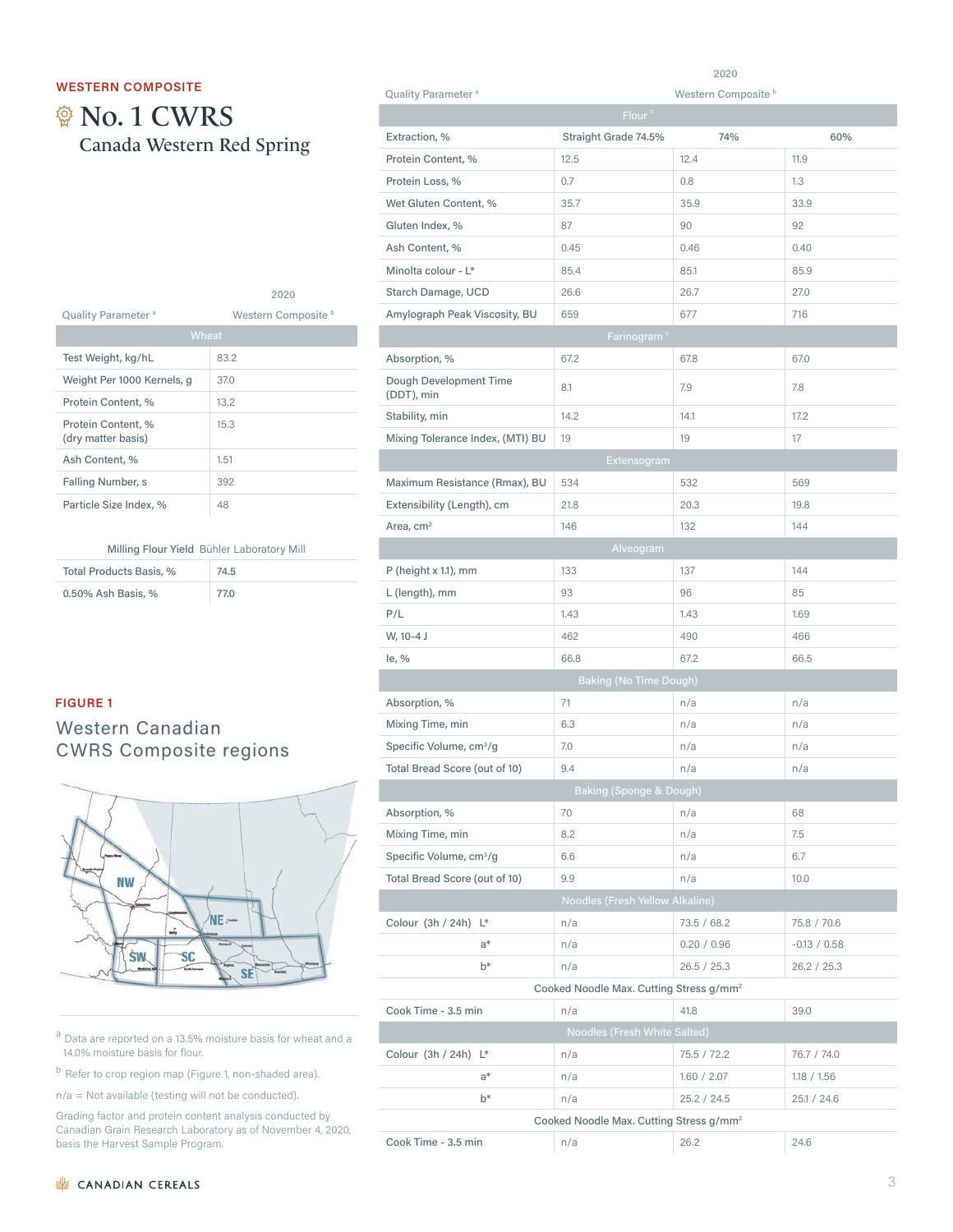#### **EASTERN COMPOSITE**

# **@ No. 1 CWRS** Canada Western Red Spring

|                                       | 2020                           |
|---------------------------------------|--------------------------------|
| Quality Parameter <sup>a</sup>        | Eastern Composite <sup>b</sup> |
|                                       | Wheat                          |
| Test Weight, kg/hL                    | 81.8                           |
| Weight Per 1000 Kernels, g            | 36.3                           |
| Protein Content, %                    | 13.7                           |
| Protein Content, % (dry matter basis) | 15.9                           |
| Ash Content, %                        | 1.55                           |
| Falling Number, s                     | 413                            |
| Particle Size Index, %                | 50                             |

#### Milling Flour Yield Bühler Laboratory Mill

| Total Products Basis, % | 76.0 |
|-------------------------|------|
| 0.50% Ash Basis, %      | 77.0 |

#### **FIGURE 1**

#### Western Canadian CWRS Composite regions



 $a$  Data are reported on a 13.5% moisture basis for wheat and a 14.0% moisture basis for flour.

b Refer to crop region map (Figure 1, shaded area).

n/a = Not available (testing will not be conducted).

|                                      | 2020                                                |             |  |
|--------------------------------------|-----------------------------------------------------|-------------|--|
| Quality Parameter <sup>a</sup>       | Eastern Composite <sup>b</sup>                      |             |  |
|                                      | Flour <sup>c</sup>                                  |             |  |
| Extraction, %                        | Straight Grade 76%                                  | 74%         |  |
| Protein Content, %                   | 13.0                                                | 12.8        |  |
| Protein Loss, %                      | 0.7                                                 | 0.9         |  |
| Wet Gluten Content, %                | 37.1                                                | 35.9        |  |
| Gluten Index, %                      | 92                                                  | 93          |  |
| Ash Content, %                       | 0.48                                                | 0.42        |  |
| Minolta colour - L*                  | 84.8                                                | 85.4        |  |
| Starch Damage, UCD                   | 25.7                                                | 26.3        |  |
| Amylograph Peak Viscosity, BU        | 682                                                 | 660         |  |
|                                      | Farinogram                                          |             |  |
| Absorption, %                        | 66.3                                                | 66.0        |  |
| Dough Development Time<br>(DDT), min | 7.7                                                 | 8.0         |  |
| Stability, min                       | 13.5                                                | 15.4        |  |
| Mixing Tolerance Index, (MTI) BU     | 18                                                  | 19          |  |
|                                      | Extensogram                                         |             |  |
| Maximum Resistance (Rmax), BU        | 527                                                 | 615         |  |
| Extensibility (Length), cm           | 21.6                                                | 20.6        |  |
| Area, cm <sup>2</sup>                | 145                                                 | 159         |  |
|                                      | Alveogram                                           |             |  |
| P (height x 1.1), mm                 | 117                                                 | 125         |  |
| L (length), mm                       | 123                                                 | 112         |  |
| P/L                                  | 0.95                                                | 1.12        |  |
| W, 10-4 J                            | 516                                                 | 519         |  |
| le, %                                | 68.1                                                | 69.7        |  |
|                                      | Baking (No Time Dough)                              |             |  |
| Absorption, %                        | 69                                                  | n/a         |  |
| Mixing Time, min                     | 6.3                                                 | n/a         |  |
| Specific Volume, cm <sup>3</sup> /g  | 7.3                                                 | n/a         |  |
| Total Bread Score (out of 10)        | 9.9                                                 | n/a         |  |
|                                      | <b>Baking (Sponge &amp; Dough)</b>                  |             |  |
| Absorption, %                        | 68                                                  | n/a         |  |
| Mixing Time, min                     | 7.7                                                 | n/a         |  |
| Specific Volume, cm <sup>3</sup> /g  | 6.9                                                 | n/a         |  |
| Total Bread Score (out of 10)        | 9.8                                                 | n/a         |  |
|                                      | Noodles (Fresh Yellow Alkaline)                     |             |  |
| Colour (3h / 24h) L*                 | n/a                                                 | 73.4 / 68.9 |  |
|                                      |                                                     | 0.25 / 0.78 |  |
| $a^*$<br>$b*$                        | n/a                                                 |             |  |
|                                      | n/a                                                 | 25.9 / 24.8 |  |
|                                      | Cooked Noodle Max. Cutting Stress g/mm <sup>2</sup> |             |  |
| Cook Time - 3.5 min                  | n/a                                                 | 42.0        |  |
|                                      | Noodles (Fresh White Salted)                        |             |  |
| Colour (3h / 24h) L*                 | n/a                                                 | 75.1 / 71.3 |  |
| $a^*$                                | n/a                                                 | 1.88 / 2.32 |  |
| $b^*$                                | n/a                                                 | 24.9 / 24.5 |  |
|                                      | Cooked Noodle Max. Cutting Stress g/mm <sup>2</sup> |             |  |
| Cook Time - 3.5 min                  | n/a                                                 | 27.2        |  |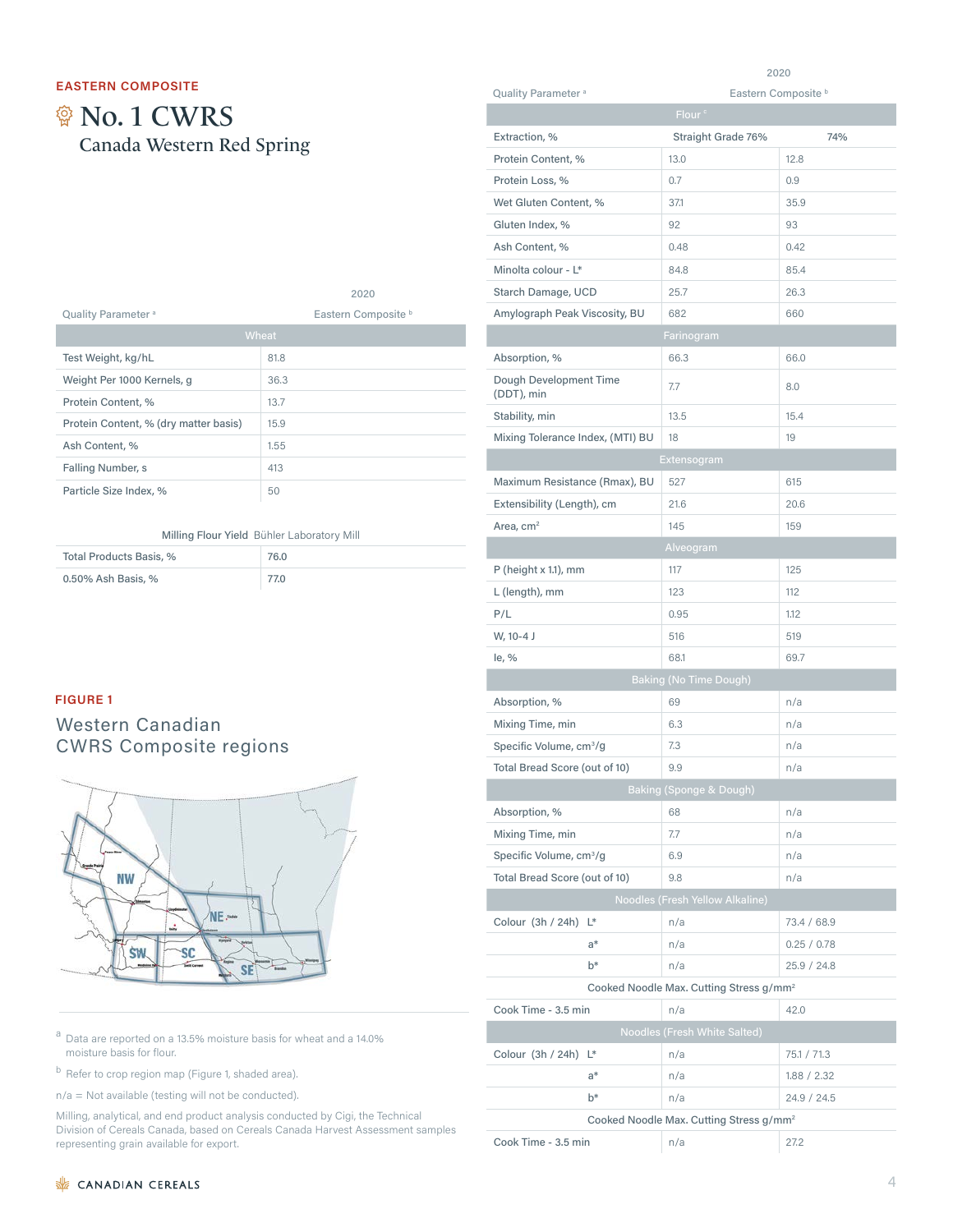#### **PRAIRIE COMPOSITE**

# **@ No. 2 CWRS** Canada Western Red Spring

|                                       | 2020                |
|---------------------------------------|---------------------|
| Quality Parameter <sup>a</sup>        | Prairie Composite b |
|                                       | Wheat               |
| Test Weight, kg/hL                    | 82.4                |
| Weight Per 1000 Kernels, g            | 37.8                |
| Protein Content, %                    | 13.2                |
| Protein Content, % (dry matter basis) | 15.3                |
| Ash Content, %                        | 1.56                |
| Falling Number, s                     | 368                 |
| Particle Size Index, %                | 51                  |

#### Milling Flour Yield Bühler Laboratory Mill

| Total Products Basis, % | 75.5 |
|-------------------------|------|
| 0.50% Ash Basis, %      | 76.0 |

#### **FIGURE 2**

### Western Canadian Prairie Composite Regions



 $a$  Data are reported on a 13.5% moisture basis for wheat and a 14.0% moisture basis for flour.

<sup>b</sup> Refer to crop region map (Figure 2).

n/a = Not available (testing will not be conducted).

|                                      | 2020                                                |             |  |
|--------------------------------------|-----------------------------------------------------|-------------|--|
| Quality Parameter <sup>a</sup>       | Prairie Composite <sup>b</sup>                      |             |  |
|                                      | <b>Flour</b>                                        |             |  |
| Extraction, %                        | Straight Grade 76%                                  | 74%         |  |
| Protein Content, %                   | 12.5                                                | 12.3        |  |
| Protein Loss, %                      | 0.6                                                 | 0.9         |  |
| Wet Gluten Content, %                | 35.1                                                | 35.3        |  |
| Gluten Index, %                      | 89                                                  | 85          |  |
| Ash Content, %                       | 0.49                                                | 0.46        |  |
| Minolta colour - L*                  | 85.0                                                | 85.3        |  |
| Starch Damage, UCD                   | 26.1                                                | 26.0        |  |
| Amylograph Peak Viscosity, BU        | 451                                                 | 464         |  |
|                                      | <b>Farinogram</b>                                   |             |  |
| Absorption, %                        | 66.4                                                | 66.2        |  |
| Dough Development Time<br>(DDT), min | 7.2                                                 | 8.2         |  |
| Stability, min                       | 12.0                                                | 12.8        |  |
| Mixing Tolerance Index, (MTI) BU     | 20                                                  | 24          |  |
|                                      | Extensogram                                         |             |  |
| Maximum Resistance (Rmax), BU        | 448                                                 | 517         |  |
| Extensibility (Length), cm           | 23.0                                                | 21.2        |  |
| Area, cm <sup>2</sup>                | 131                                                 | 136         |  |
|                                      | Alveogram                                           |             |  |
| $P$ (height x 1.1), mm               | 121                                                 | 125         |  |
| L (length), mm                       | 108                                                 | 106         |  |
| P/L                                  | 1.12                                                | 1.18        |  |
| W, 10-4 J                            | 464                                                 | 478         |  |
| le, %                                | 65.7                                                | 66.4        |  |
|                                      | Baking (No Time Dough)                              |             |  |
|                                      | 70                                                  | n/a         |  |
| Absorption, %                        | 5.8                                                 |             |  |
| Mixing Time, min                     |                                                     | n/a         |  |
| Specific Volume, cm <sup>3</sup> /g  | 6.8                                                 | n/a         |  |
| Total Bread Score (out of 10)        | 9.4                                                 | n/a         |  |
|                                      | <b>Baking (Sponge &amp; Dough)</b>                  |             |  |
| Absorption, %                        | 69                                                  | n/a         |  |
| Mixing Time, min                     | 7.7                                                 | n/a         |  |
| Specific Volume, cm <sup>3</sup> /g  | 7.0                                                 | n/a         |  |
| Total Bread Score (out of 10)        | 10.0                                                | n/a         |  |
|                                      | Noodles (Fresh Yellow Alkaline)                     |             |  |
| Colour (3h / 24h) L*                 | n/a                                                 | 72.8 / 68.0 |  |
| a*                                   | n/a                                                 | 0.38 / 1.12 |  |
| b*                                   | n/a                                                 | 25.6 / 24.6 |  |
|                                      | Cooked Noodle Max. Cutting Stress g/mm <sup>2</sup> |             |  |
| Cook Time - 3.5 min                  | n/a                                                 | 39.6        |  |
|                                      | Noodles (Fresh White Salted)                        |             |  |
| Colour (3h / 24h)<br>Ľ               | n/a                                                 | 75.6 / 71.6 |  |
| a*                                   | n/a                                                 | 1.61 / 2.08 |  |
| $b*$                                 | n/a                                                 | 23.7 / 23.0 |  |
|                                      | Cooked Noodle Max. Cutting Stress g/mm <sup>2</sup> |             |  |
| Cook Time - 3.5 min                  | n/a                                                 | 27.4        |  |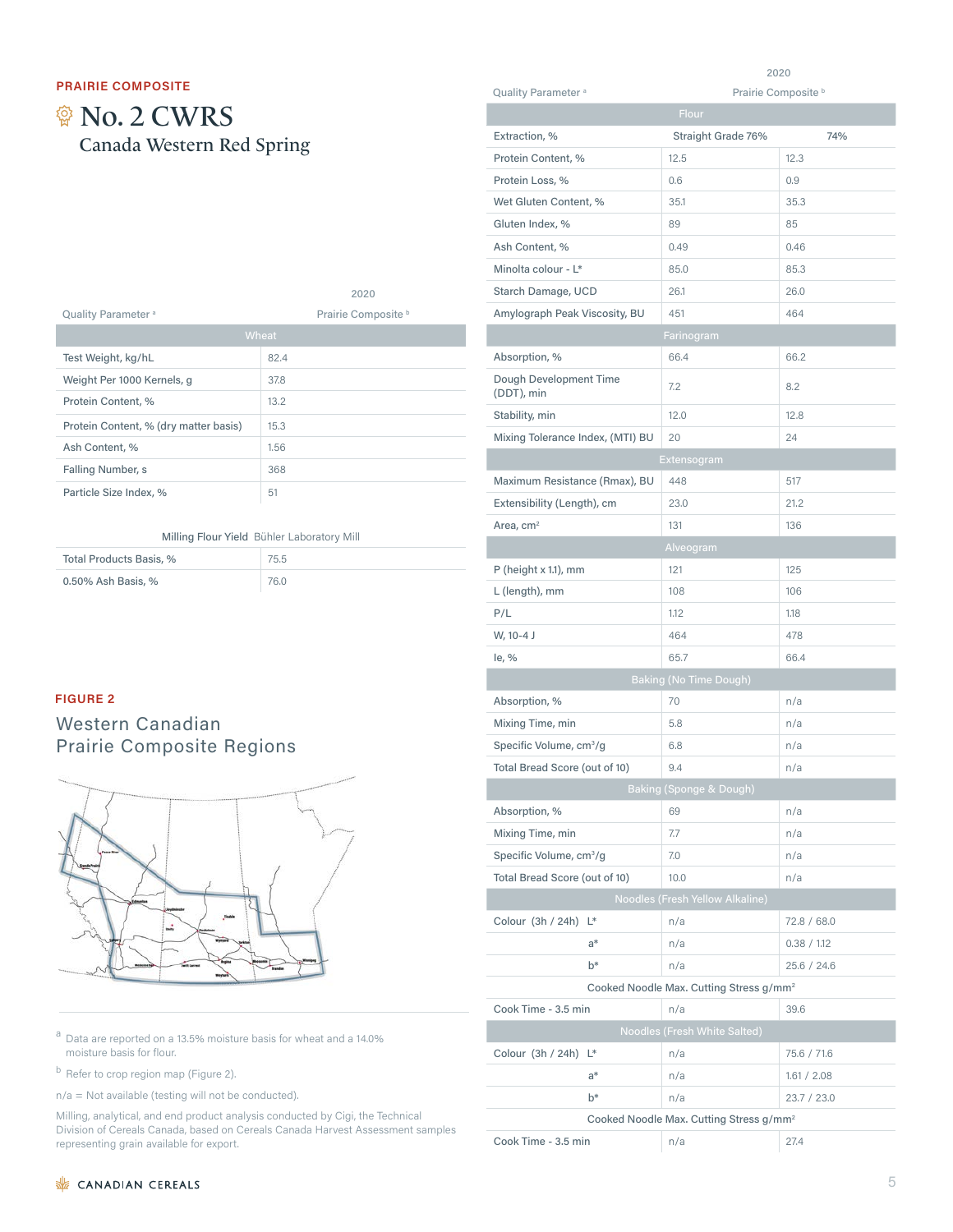# CWAD Canada Western Amber Durum **2020-21**

## Major Grading Factors **CWAD**

|                          | <b>No. 1</b> | No. 2 <sub>1</sub> | No. 3 | No. 4 | No. 5 | All<br>Grades |
|--------------------------|--------------|--------------------|-------|-------|-------|---------------|
| Number of Samples Graded | 623          | 240                | 125   | 19    | 32    | 1039          |
| % of all grades          | 60,0%        | 23.0%              | 12.0% | 1.8%  | 3.1%  | 100%          |

| Grading Factor* | % of grade |         |         |         |         |         |
|-----------------|------------|---------|---------|---------|---------|---------|
| Test weight     | n/a        | 9.1%    | 4.6%    | 0.1%    | $0.0\%$ | 11.6%   |
| Midge           | n/a        | $7.7\%$ | $0.0\%$ | $0.0\%$ | 4,0%    | $7.7\%$ |
| Non-HVK         | n/a        | 3.0%    | 0.8%    | 0.3%    | $0.0\%$ | 4.0%    |
| Frost           | n/a        | 2.4%    | 1.6%    | $0.7\%$ | 0.3%    | 4.8%    |
| Fusarium damage | n/a        | n/a     | 2.4%    | n/a     | 0.2%    | 2.7%    |

### Top Five CWAD Varieties Grown in 2020

- **1** Transcend
- **2** CDC Precision
- **3** Brigade
- **4** AAC Spitfire
- **5** Strongfield

Source: Canadian Grain Commission

\*A sample can be downgraded for more than one factor



| Province          | <b>Mean</b> | <b>Standard Deviation</b> |  |
|-------------------|-------------|---------------------------|--|
|                   | No. 1 CWAD  |                           |  |
| Saskatchewan      | 13.7        | 1.6                       |  |
| Alberta and B.C.  | 13.4        | 1.4                       |  |
| Western Canada    | 13.6        | 1.6                       |  |
| No. 2 CWAD        |             |                           |  |
| Saskatchewan      | 14.0        | 2.1                       |  |
| Alberta and B.C.  | 14.2        | 1.9                       |  |
| Western Canada    | 14.0        | 2.1                       |  |
| No. 3 CWAD        |             |                           |  |
| Saskatchewan      | 14.1        | 2.0                       |  |
| Alberta and B.C.  | 14.9        | 1.9                       |  |
| Western Canada    | 14.1        | 2.0                       |  |
| <b>All Grades</b> |             |                           |  |
| Saskatchewan      | 13.8        | 1.9                       |  |
| Alberta and B.C.  | 13.7        | 1.7                       |  |
| Western Canada    | 13.8        | 1.8                       |  |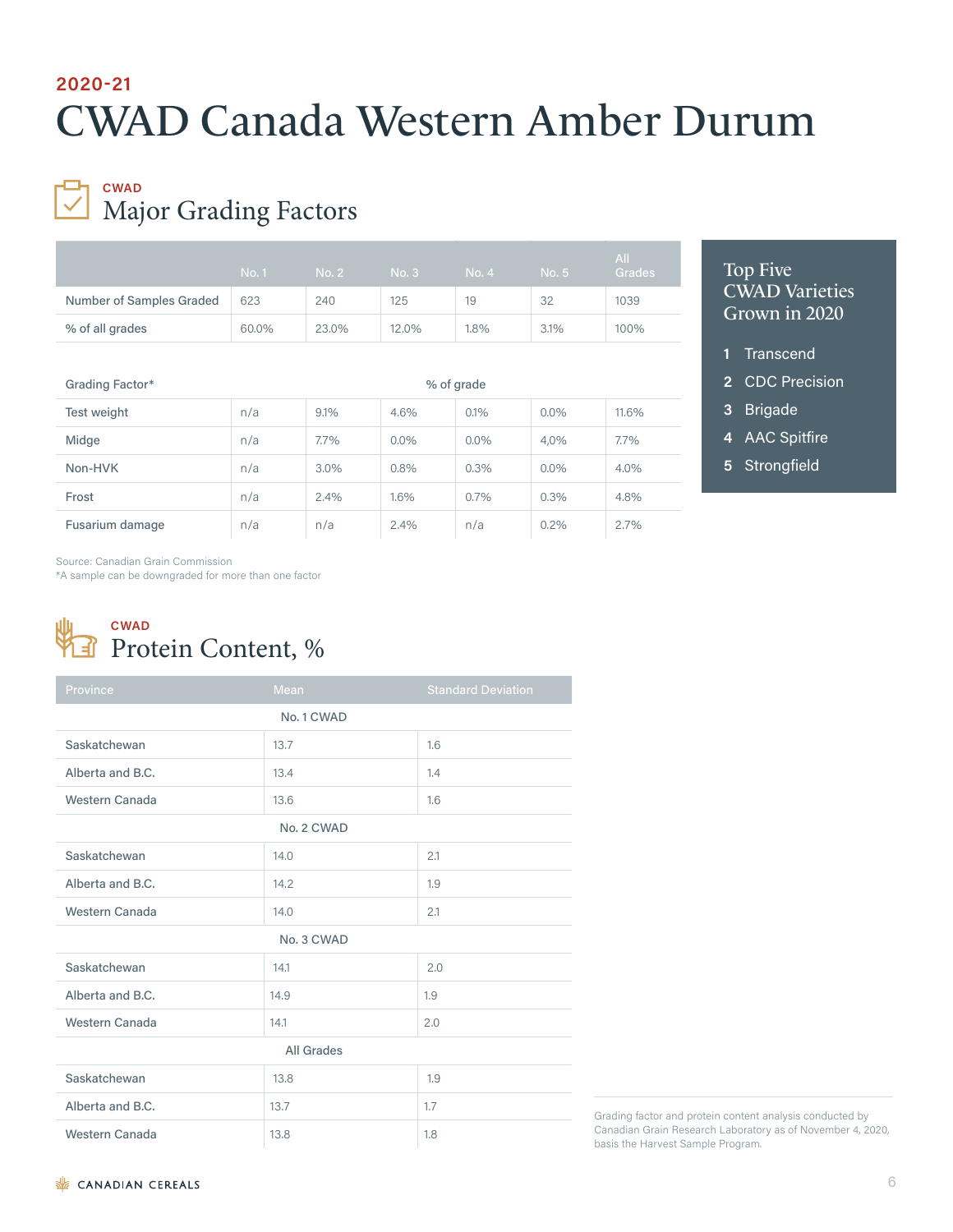# **@ No. 1 CWAD** Canada Western Amber Durum

### **FIGURE 2**

## Western Canadian Prairie Composite Regions



 $a$  Data are reported on a 13.5% moisture basis for wheat and a 14.0% moisture basis semolina.

<sup>b</sup> Refer to crop region map (Figure 2).

|                                              | 2020                                          |
|----------------------------------------------|-----------------------------------------------|
| Quality Parameter <sup>a</sup>               | Prairie Composite b                           |
|                                              | Wheat                                         |
| Test Weight, kg/hL                           | 81.6                                          |
| Weight Per 1000 Kernels, g                   | 41.1                                          |
| Vitreous Kernels, %                          | 96                                            |
| Protein Content, %                           | 14.1                                          |
| Protein Content, % (dry matter basis)        | 16.3                                          |
| Ash Content, %                               | 1.61                                          |
| Falling Number, s                            | 470                                           |
| Particle Size Index, %                       | 35                                            |
|                                              | Milling Semolina Yield Bühler Laboratory Mill |
| Total Milling Yield, %                       | 68.3                                          |
| Semolina Yield, %                            | 64.1                                          |
|                                              | Semolina                                      |
| Protein Content, %                           | 13.1                                          |
| Protein Loss, %                              | 1.0                                           |
| Wet Gluten Content, %                        | 36.5                                          |
| Gluten Index, %                              | 63                                            |
| Ash Content, %                               | 0.71                                          |
| Yellow Pigment Content, ppm                  | 11.5                                          |
| Minolta Colour - b* (yellowness)             | 31.4                                          |
|                                              | Granulation                                   |
| > 425 µm, %                                  | 0.7                                           |
| > 250 µm, %                                  | 47.5                                          |
| > 180 µm, %                                  | 32.6                                          |
| > 150 µm, %                                  | 8.1                                           |
| < 150 µm, %                                  | 11.0                                          |
|                                              | Semolina Speck Count per 50 cm <sup>2</sup>   |
| <b>Total Specks</b>                          | 7                                             |
| Dark Specks                                  | 1                                             |
| Large Specks ( $\geq$ 0.06 mm <sup>2</sup> ) | 5                                             |
|                                              | Alveogram                                     |
| P (height x 1.1), mm                         | 86                                            |
| L (length), mm                               | 95                                            |
| P/L                                          | 0.91                                          |
| W, 10-4 J                                    | 264                                           |
| le, %                                        | 54.7                                          |
|                                              | Spaghetti                                     |
| Firmness @ 9 min cook time, g                | 803                                           |
| Cooking Loss, %                              | 4.50                                          |
| Colour <sub>L*</sub>                         | 73.3                                          |
| $a^*$                                        | 4.88                                          |
| b*                                           | 67.4                                          |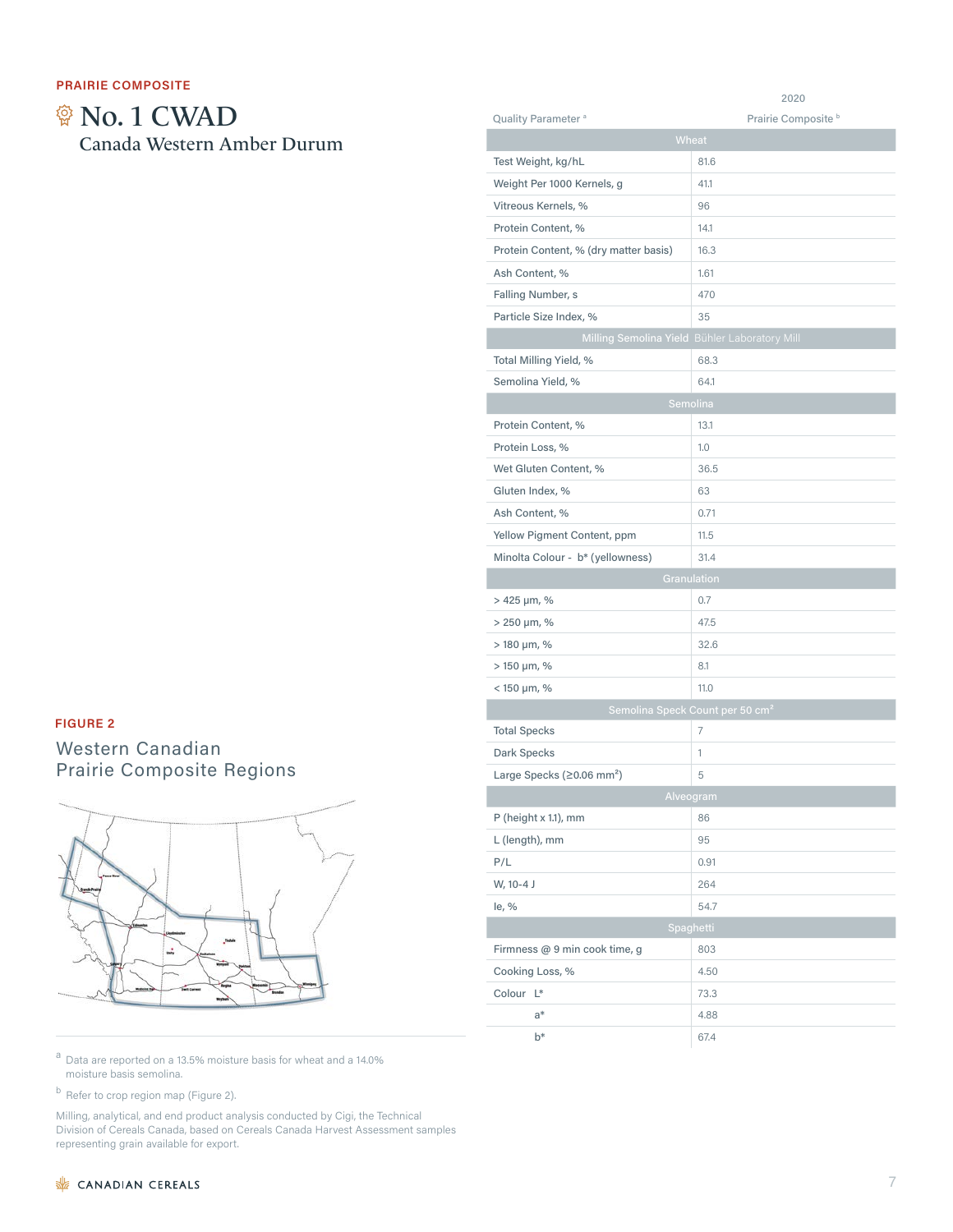#### **PRAIRIE COMPOSITE**

**@ No. 2 CWAD** Canada Western Amber Durum

## **FIGURE 2**

## Western Canadian Prairie Composite Regions



 $a$  Data are reported on a 13.5% moisture basis for wheat and a 14.0% moisture basis for semolina.

<sup>b</sup> Refer to crop region map (Figure 2).

Milling, analytical, and end product analysis conducted by Cigi, the Technical Division of Cereals Canada, based on Cereals Canada Harvest Assessment samples representing grain available for export.

| Quality Parameter <sup>a</sup>               | Prairie Composite b                           |  |  |
|----------------------------------------------|-----------------------------------------------|--|--|
|                                              | Wheat                                         |  |  |
| Test Weight, kg/hL                           | 80.5                                          |  |  |
| Weight Per 1000 Kernels, g                   | 38.5                                          |  |  |
| Vitreous Kernels, %                          | 94                                            |  |  |
| Protein Content, %                           | 13.8                                          |  |  |
| Protein Content, % (dry matter basis)        | 15.9                                          |  |  |
| Ash Content, %                               | 1.66                                          |  |  |
| Falling Number, s                            | 450                                           |  |  |
| Particle Size Index, %                       | 35                                            |  |  |
|                                              | Milling Semolina Yield Bühler Laboratory Mill |  |  |
| Total Milling Yield, %                       | 66.6                                          |  |  |
| Semolina Yield, %                            | 62.4                                          |  |  |
|                                              | Semolina                                      |  |  |
| Protein Content, %                           | 12.9                                          |  |  |
| Protein Loss, %                              | 0.9                                           |  |  |
| Wet Gluten Content, %                        | 33.7                                          |  |  |
| Gluten Index, %                              | 64                                            |  |  |
| Ash Content, %                               | 0.75                                          |  |  |
| Yellow Pigment Content, ppm                  | 11.5                                          |  |  |
| Minolta Colour - b* (yellowness)             | 31.3                                          |  |  |
|                                              | Yellow Pigment Content, ppm                   |  |  |
| $> 425 \,\mu m, \%$                          | 0.6                                           |  |  |
| > 250 µm, %                                  | 47.2                                          |  |  |
| $> 180 \mu m$ , %                            | 33.1                                          |  |  |
| > 150 µm, %                                  | 8.0                                           |  |  |
| $< 150 \mu m$ , %                            | 11.1                                          |  |  |
|                                              | Semolina Speck Count per 50 cm <sup>2</sup>   |  |  |
| <b>Total Specks</b>                          | 7                                             |  |  |
| Dark Specks                                  | 1                                             |  |  |
| Large Specks ( $\geq$ 0.06 mm <sup>2</sup> ) | 4                                             |  |  |
|                                              | Alveogram                                     |  |  |
| P (height x 1.1), mm                         | 86                                            |  |  |
| L (length), mm                               | 97                                            |  |  |
| P/L                                          | 0.89                                          |  |  |
| W, 10-4 J                                    | 266                                           |  |  |
| le, %                                        | 55.2                                          |  |  |
| Spaghetti                                    |                                               |  |  |
| Firmness @ 9 min cook time, g                | 814                                           |  |  |
| Cooking Loss, %                              | 4.84                                          |  |  |
| Colour <sub>L*</sub>                         | 73.4                                          |  |  |
| $a^*$                                        | 4.66                                          |  |  |
| b*                                           | 68.0                                          |  |  |

2020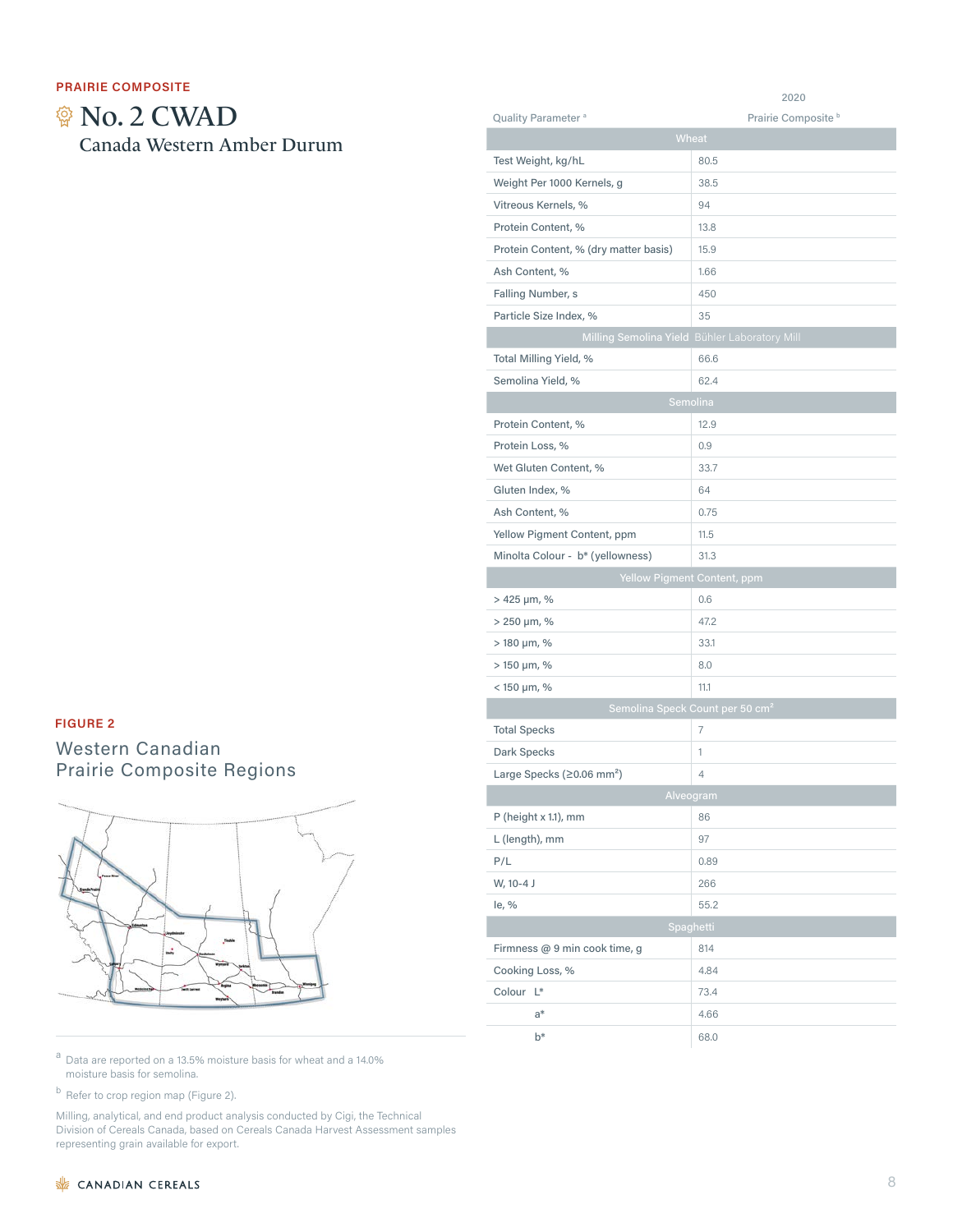# CPSR Canada Prairie Spring Red **2020-21**

## Major Grading Factors **CPSR**

|                          | <b>No.1</b> | No. 2 | All Grades |
|--------------------------|-------------|-------|------------|
| Number of Samples Graded | 86          | 14    | 120        |
| % of all grades          | 71.7%       | 11.7% | 100%       |

| Grading Factor* | % of grade |      |         |
|-----------------|------------|------|---------|
| Frost           | n/a        | 7.5% | 13.3%   |
| Midge           | n/a        | 3.3% | $3.3\%$ |

### Top Five CPSR Varieties Grown in 2020

- **1** AAC Penhold
- **2** AAC Foray
- **3** AAC Goodwin
- **4** SY Rowyn
- **5** 5700PR

Source: Canadian Grain Commission

\*A sample can be downgraded for more than one factor



| Province         | Mean       | <b>Standard Deviation</b> |  |  |
|------------------|------------|---------------------------|--|--|
|                  | No. 1 CPSR |                           |  |  |
| Manitoba         | 13.6       | 0.5                       |  |  |
| Saskatchewan     | 12.2       | 10.6                      |  |  |
| Alberta and B.C. | 11.8       | 1.0                       |  |  |
| Western Canada   | 12.1       | 1.1                       |  |  |
| No. 2 CPSR       |            |                           |  |  |
| Manitoba         |            | $\overline{\phantom{0}}$  |  |  |
| Saskatchewan     | 12.5       | 2.6                       |  |  |
| Alberta and B.C. | 12.3       | 0.9                       |  |  |
| Western Canada   | 12.4       | 1.5                       |  |  |
| All Grades       |            |                           |  |  |
| Manitoba         | 13.6       | 0.5                       |  |  |
| Saskatchewan     | 12.4       | 1.5                       |  |  |
| Alberta and B.C. | 12.0       | 1.0                       |  |  |
| Western Canada   | 12.2       | 1.1                       |  |  |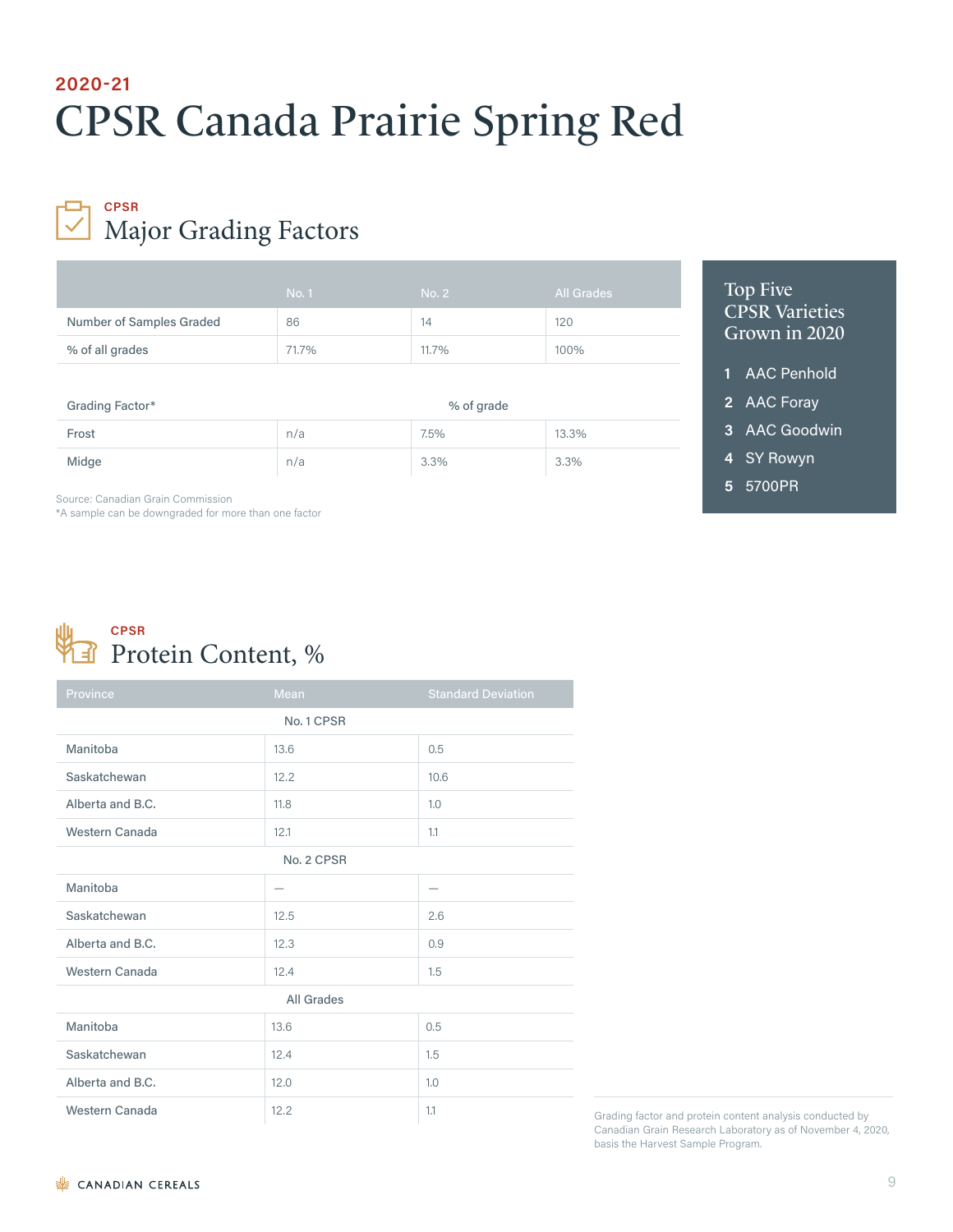# **@ No. 1 CPSR** Canada Prairie Spring Red

|                                       | 2020                |
|---------------------------------------|---------------------|
| Quality Parameter <sup>a</sup>        | Prairie Composite b |
|                                       | Wheat               |
| Test Weight, kg/hL                    | 81.8                |
| Weight Per 1000 Kernels, g            | 42.7                |
| Protein Content, %                    | 12.1                |
| Protein Content, % (dry matter basis) | 14.0                |
| Ash Content, %                        | 1.55                |
| Falling Number, s                     | 391                 |
| Particle Size Index, %                | 51                  |

I

I

I

#### Milling Flour Yield

| Bühler Laboratory Mill  |      |  |
|-------------------------|------|--|
| Total Products Basis, % | 76.3 |  |
| 0.50% Ash Basis, %      | 77.3 |  |

#### **FIGURE 2**

## Western Canadian Prairie Composite Regions



| Quality Parameter <sup>a</sup>       | Prairie Composite <sup>b</sup>                      |             |  |  |
|--------------------------------------|-----------------------------------------------------|-------------|--|--|
|                                      | Flour <sup>c</sup>                                  |             |  |  |
| Extraction, %                        | Straight Grade 76.3%                                | 74%         |  |  |
| Protein Content, %                   | 11.2                                                | 11.0        |  |  |
| Protein Loss, %                      | 0.9                                                 | 1.1         |  |  |
| Wet Gluten Content, %                | 31.0                                                | 30.8        |  |  |
| Gluten Index, %                      | 95                                                  | 94          |  |  |
| Ash Content, %                       | 0.48                                                | 0.46        |  |  |
| Minolta Colour - L*                  | 84.7                                                | 85.1        |  |  |
| Starch Damage, UCD                   | 25.8                                                | 26.0        |  |  |
| Amylograph Peak Viscosity, BU        | 549                                                 | 577         |  |  |
|                                      | Farinogram                                          |             |  |  |
| Absorption, %                        | 63.8                                                | 64.1        |  |  |
| Dough Development Time<br>(DDT), min | 6.8                                                 | 6.7         |  |  |
| Stability, min                       | 13.6                                                | 13.7        |  |  |
| Mixing Tolerance Index, (MTI) BU     | 19                                                  | 18          |  |  |
|                                      | Extensogram                                         |             |  |  |
| Maximum Resistance (Rmax), BU        | 541                                                 | 540         |  |  |
| Extensibility (Length), cm           | 20.4                                                | 20.8        |  |  |
| Area, cm <sup>2</sup>                | 140                                                 | 141         |  |  |
| Alveogram                            |                                                     |             |  |  |
| P (height x 1.1), mm                 | 129                                                 | 132         |  |  |
| L (length), mm                       | 105                                                 | 98          |  |  |
| P/L                                  | 1.23                                                | 1.35        |  |  |
| W, 10-4 J                            | 480                                                 | 471         |  |  |
| le, %                                | 65.3                                                | 65.5        |  |  |
|                                      | <b>Baking (No Time Dough)</b>                       |             |  |  |
| Absorption, %                        | 69                                                  | n/a         |  |  |
| Mixing Time, min                     | 6.4                                                 | n/a         |  |  |
| Specific Volume, cm <sup>3</sup> /g  | 6.9                                                 | n/a         |  |  |
| Total Bread Score (out of 10)        | 9.4                                                 | n/a         |  |  |
|                                      | Baking (Sponge & Dough)                             |             |  |  |
| Absorption, %                        | 68                                                  | n/a         |  |  |
| Mixing Time, min                     | 7.8                                                 | n/a         |  |  |
| Specific Volume, cm <sup>3</sup> /g  | 6.8                                                 | n/a         |  |  |
| Total Bread Score (out of 10)        | 9.8                                                 | n/a         |  |  |
|                                      | Noodles (Fresh White Salted)                        |             |  |  |
| Colour (3h / 24h) L*                 | n/a                                                 | 75.2 / 69.6 |  |  |
| $a^*$                                | n/a                                                 | 1.29 / 1.76 |  |  |
| $b^*$                                | n/a                                                 | 24.2 / 22.4 |  |  |
|                                      | Cooked Noodle Max. Cutting Stress g/mm <sup>2</sup> |             |  |  |
| Cook Time - 3.5 min                  | n/a                                                 | 26.8        |  |  |

2020

 $a$  Data are reported on a 13.5% moisture basis for wheat and a 14.0% moisture basis for flour.

<sup>b</sup> Refer to crop region map (Figure 2).